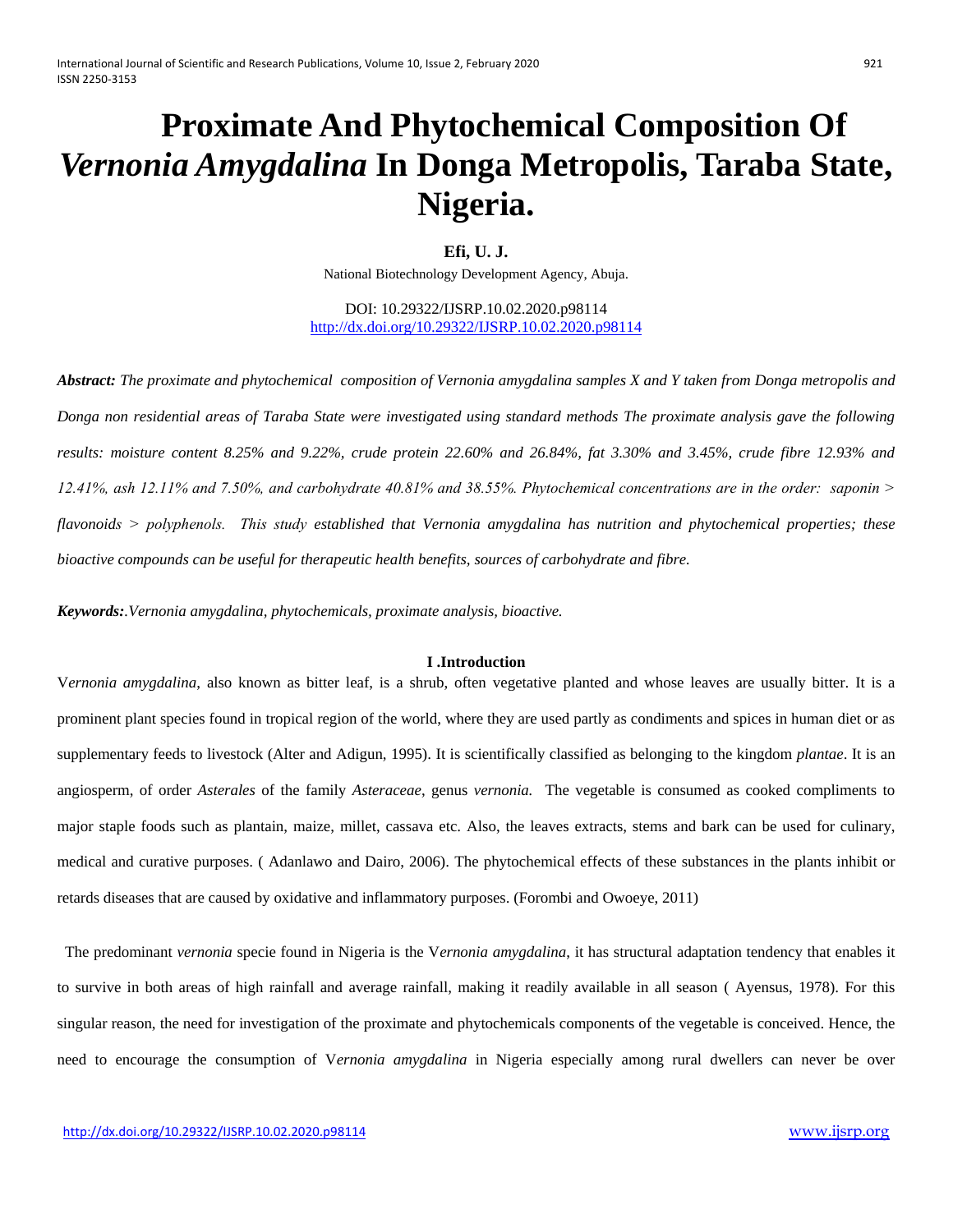International Journal of Scientific and Research Publications, Volume 10, Issue 2, February 2020 922 ISSN 2250-3153 emphasized. The results of the research are intended to educate the society, and to appreciate the benefits V*ernonia amygdalina* can

provide to developing countries which Nigeria is not an exception.

# **II. Materials and Methods**

#### **2.1 Study Setting and Design**

Donga town consists of three wards which include Fada ward, Asibiti ward and Gyata Aure ward. These three wards are in Donga metropolis where the samples were collected.

# **2.2 Sam**

A 20g sample of bitter leaf each were collected from Donga metropolis and marked as X, and Y in Donga nonresidential area where automobile repairs, painting and smelting activities are carried out daily. All samples were collected in Donga metropolis of Taraba State, Nigeria.

# **2.3 Sample preparation**

The leaves of the bitter leaf vegetable were cut off from the stem and washed with distilled water, then dried at room temperature 37 °C for about three days. The dried sample was blended using a local mortar and pestle, sieved using 2 mm mesh sieve to obtain fine particles.

#### **2.4 Proximate Analysis**

The methods of the Association of Official Analytical Chemist were used for the determination of percent moisture content, crude protein, crude fat, crude fibre, ash and carbohydrate.

#### **2.5 Phytochemical Tests**

Phytochemical tests include tests for saponins, Flavonoids and Phenols.

# **2.6 Statistical analysis**

 Mean and standard deviation (SD) of data were calculated; spearman rank correlation coefficient was evaluated for samples in X and Y.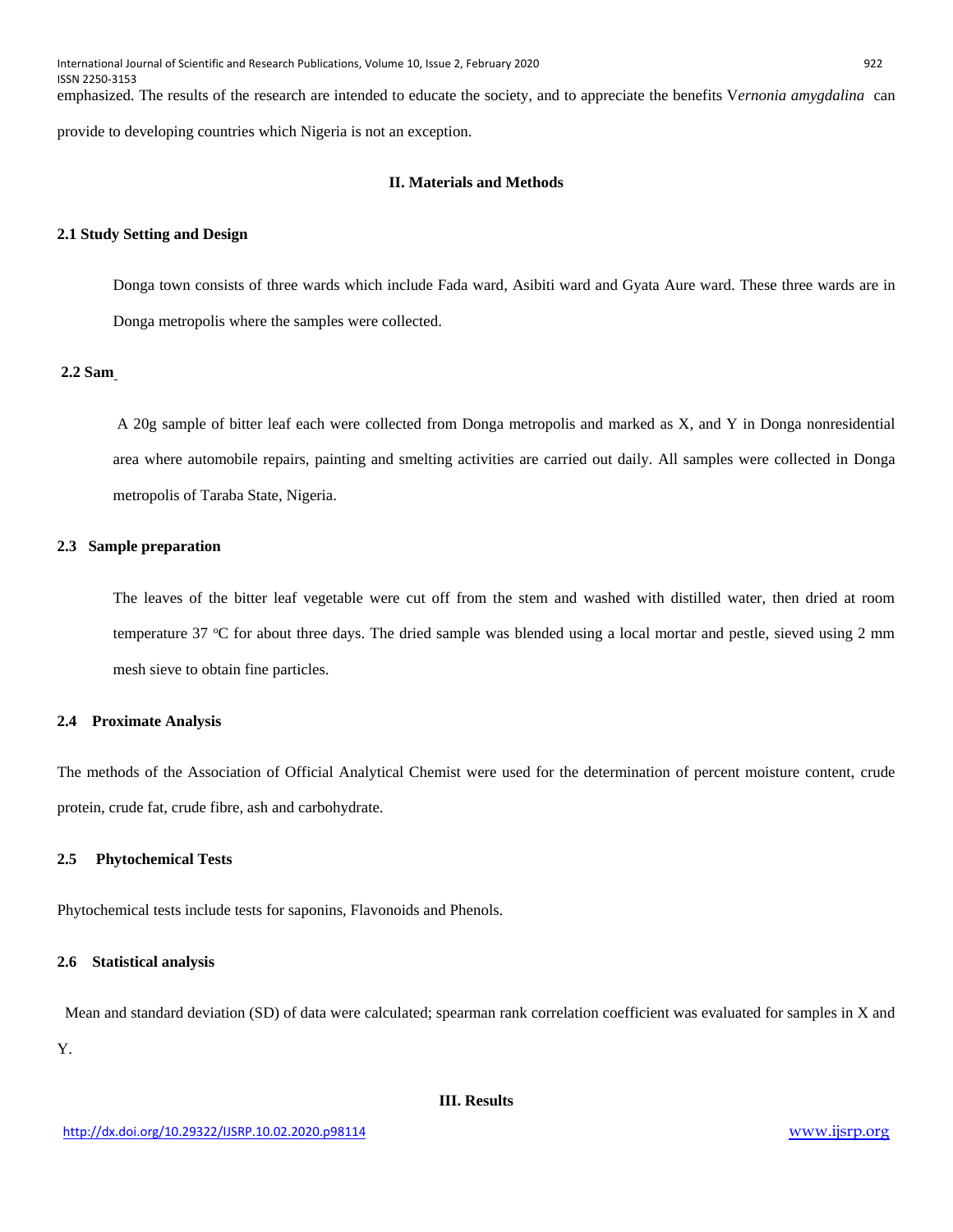Proximate screening for samples X and Y in Donga metropolis are presented in Table 1, while Table 2 presents the phytochemicals

screening for the samples X and Y.

|                       | Table 1: Proximate composition of the samples (%) |                  |  |
|-----------------------|---------------------------------------------------|------------------|--|
| Proximate Composition | X                                                 |                  |  |
| Moisture              | $8.25 \pm 0.35$                                   | $9.22 \pm 0.01$  |  |
| Crude Protein         | $22.60 \pm 0.26$                                  | $26.84 \pm 0.01$ |  |
| Fat                   | $3.30\pm0.15$                                     | $3.45 \pm 0.01$  |  |
| Crude Fibre           | $12.93 \pm 0.30$                                  | $12.41 \pm 0.01$ |  |
| Ash                   | $12.11 \pm 0.43$                                  | $7.50 \pm 0.01$  |  |
| Carbohydrate          | $40.81 \pm 0.00$                                  | $38.55 \pm 0.02$ |  |

 $\pm$  means the standard deviation for 3 replicate determination; % crude protein= N  $\times$  6.25

|  | Table 2: Phytochemicals screening of samples X and Y |  |
|--|------------------------------------------------------|--|
|  |                                                      |  |

| Sample                | Saponins | Flavonoid | Polyphenols |
|-----------------------|----------|-----------|-------------|
| . .<br>$\overline{ }$ | $^{+++}$ | ᄀ         |             |
|                       | $+++$    | $++++$    |             |

+: Present in small concentrations

++: Present in moderate concentrations

+++: Present in large concentrations

X= Samples in Donga metropolis

Y= Samples in Donga non-residential area

# **IV. Discussion**

<http://dx.doi.org/10.29322/IJSRP.10.02.2020.p98114> [www.ijsrp.org](http://ijsrp.org/) The results for proximate analysis of sample X and Y indicated that sample X had moisture content of 8.2467%, while that of sample Y was 9.2233%. The moisture contents of the two samples were low. The proportion of moisture in *Vernonia amygdalina* leaf concentrates showed that it has high moisture content and can be broken down easily within the body. Crude protein contents (22.5967%, 26.8433 %) are high. Proteins are powerful compounds that build and repair worn out body tissues and can provide essential amino acids necessary for the maintenance of body tissues. However, this research shows bitter leaf can be a good source of daily proteins. Fat for samples X and Y were 3.3033% and 3.4533%, which is the lowest in the proximate parameters results though these values were greater than those reported for *spinach* and *amaranthus hybrids* leaves with values ranged from 0.3% to 1.60% (Nwaogu *et al*., 2000). Crude fibre content obtained from this research was 12.9333 and 12.4100 % in samples X and Y respectively hence, higher than the value (10.46) reported by Sodamade, (2011). Dietary fibre helps to reduce serum cholesterol level, risk of coronary heart disease, colon, breast cancer and hypertension (Gauong, 2003). Ash percent concentration in this work indicated that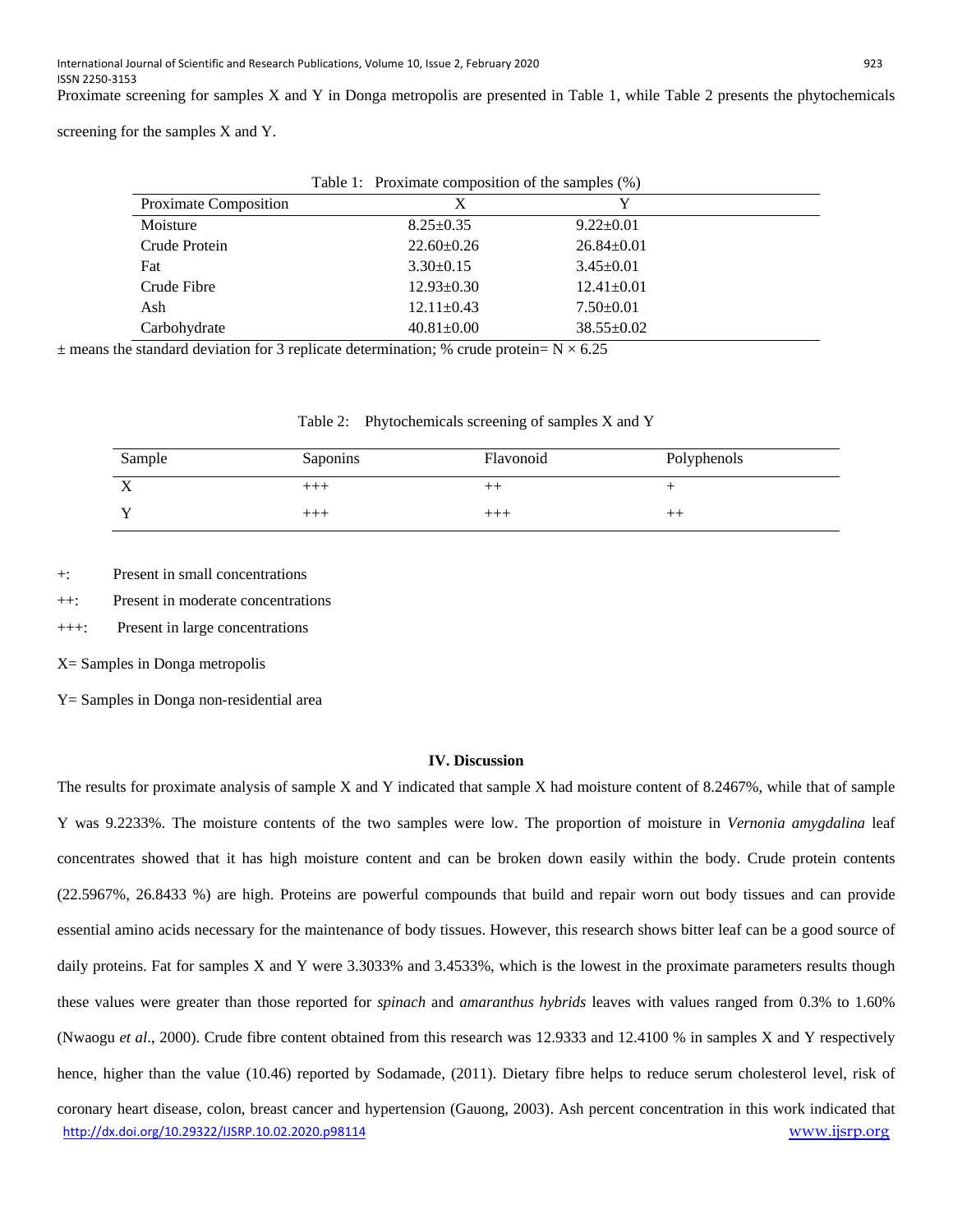samples X and Y had values of 12.1100 % and 7.5033% respectively. Carbohydrate contents of *Vernonia amygdalina* obtained were 40.8103 and 38.5550 % in samples X and Y respectively. Carbohydrate is an important source of energy and dietary fibre. It also contributes to the rigidity appearance and textural characteristics of many food substrates. The proximate analysis results for sample X and Y was subjected to Spearman rank correlation coefficient analysis showed strong correlation  $r_s$  ( $r_s$ 0.94) between the two samples X and Y, since the value of *rs* is close to unity. The strong correlation between sample X and Y makes them easily influenced despite different samples locations. Table 2 showed phytochemical characteristics results for saponins, flavonoid and polyphenols in samples X and Y in order saponins > flavonoid > polyphenols with respect to their concentrations.

#### **V. Conclusion**

*Vernonia amygdalina* are good sources of carbohydrate, dietary fibre, moisture, crude protein, but poor in fat. phytochemical analysis shows the presence of phenols, saponin, flavonoids which are bioactive metabolites for healthy living and the leaf is safe for consumption.

#### **VI. Acknowledgement**

Authors acknowledge the support of all local farmers in Asibiti ward, Fada ward and Gyata Aure ward of Donga metropolis, Taraba State.

# **References**

- Agbontale, A. O., Agbontale, M. I., Eimunjeze, G. O. Alonge, J. J. & Adenekan, M. O., (2016). Assessments of Nutritional Qualities of Bitter Leaf *(Vernonia a mygdalina).*Federal College of Animal Health and Production Technology, Ibadan, Oyo State. p 1-3
- A.O.A.C. (1999). *Association of Official Analytical Chemists*. Official methods of analytical Chemists. 18th ed. Washington D.C pp 15, 1250-1255
- Adanlawo, A. & Dairo, F. (2006). Nutrition status of some Nigeria green *vegetables. Pakistan Journal of Nutrition 3; 2-3.*
- Agbogidi, O. M. & Akpomorine, M. O. (2013). Health and nutritional benefits of Bitter leaf (v*eronica amygdalina*), *Internal J.A.P.S.B.S 2 (3) 164-166.*
- Agunbaide, A. O., Ojezele, M. O. & Alao, O. O. (2015). Evaluation of the Nutritional, Phytochemical Compositions and Likely Medicinal Benefits of *Vernonia amygdalin*a *Talinum triangulare* & *Ocimum basilicum* Leafy-Vegetables *Advances in Biological Research* 9 (3): 151-155.
- Asibey-Berk, E. & Tayie, F. A. K. (1999). Proximate analysis of some underutilized Ghannian Vegetables. *Ghana Journal of Science*. 39: 91-92.
- Ayensus, E. S., (*1978)*. Medicinal Plants of West Africa; Reference Publication Inc: *Algonac, MI, USA,; pp. 162-168.*